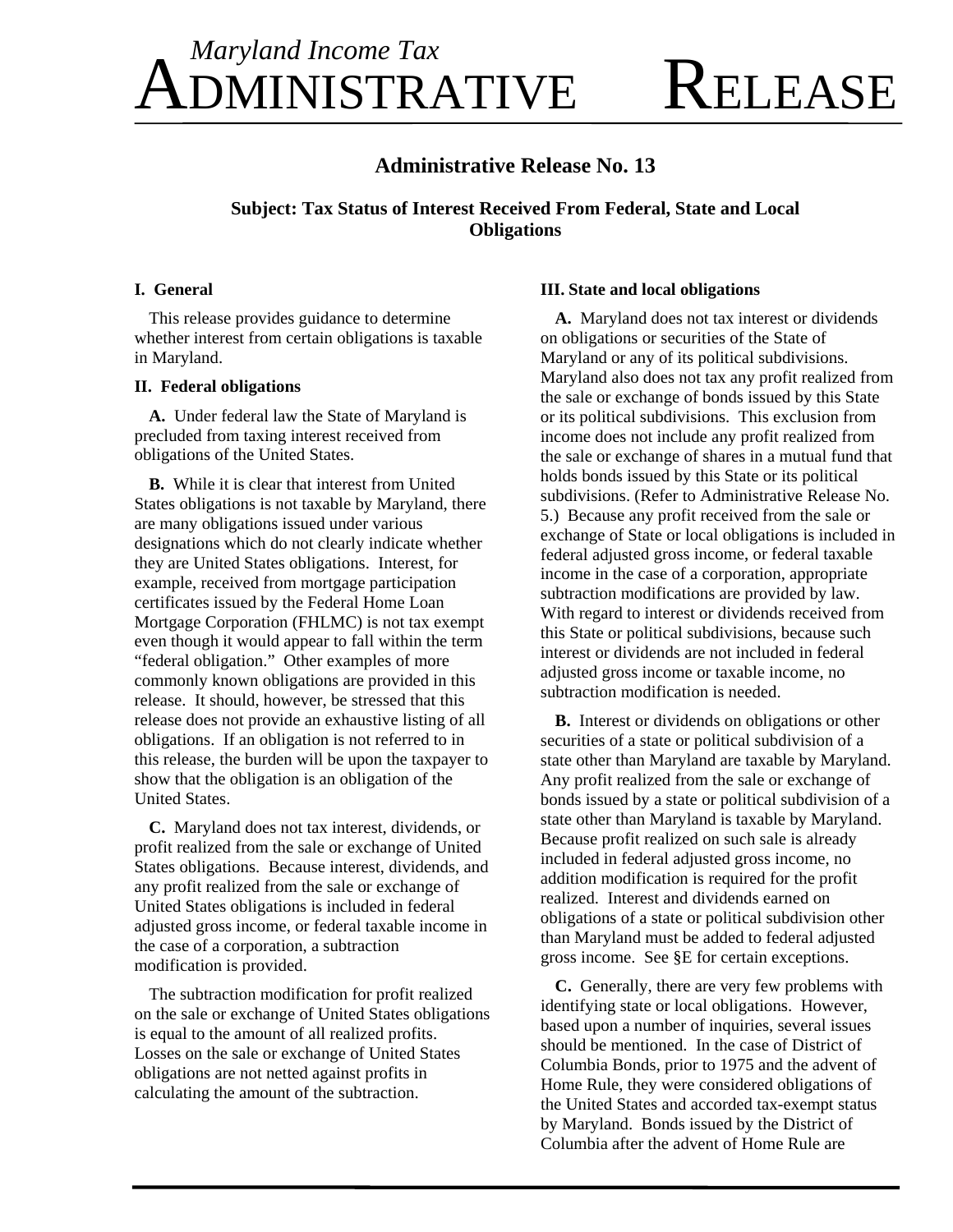accorded the same status as bonds is sued by a ny other state and are subject to Maryland t ax on an individual's or corporation's return filed with Maryland. Interest from Washington Metropolitan Area Transit Authority Bonds (METRO) and Washington Suburban Sanitary Bonds is not subject to tax under a specific provision of the Maryland Code.

**D.** Taxpayers who receive interest from which invest in municipal bonds, state and local, should refer to Administrative Release No. 5. regulated investment companies (mutual funds)

E. To the extent that interest income from Build America Bonds<sup>[1](#page-1-0)</sup> issued by a state or political subdivision of a state is included in the federal adjusted gross income or federal taxable income, this interest income is not taxable by Maryland through a subtraction modification. Build America Bonds include Recovery Zone Economic Development Bonds under § 1400U-2 of the Internal Revenue Code, and may include also Qualified School Construction Bonds to which the Hiring Incentives to Restore Employment Act of 2010 extended the Direct Payment option.

IV. The following is a list of some of the more commonly known obligations, the interest from which is designated as being either subject to or not subject to Maryland income taxes.

#### **x Subject to Maryland Ta**

1. District of Columbia Armory Bonds (issued after 1975)

2. District of Columbia Bonds (issued after 1975)

3. Export-Import Bank of the United States (Eximbank) Certificate of Beneficial Interest (CBIs)

4. Farmers Home Administration (including USAVE Certificates)

 $\overline{a}$ 

5. Federal Home Loan Mortgage Corporation (Freddie Mac) Mortgage Participation Certificates (PCs)

6. Federal Housing Authority (FHA)

7. Federal National Mortgage Association (Fannie Mae)

8. Government National Mortgage Association (Ginnie Mae) - See Administrative Release No. 10.

9. International Institutions

a. Asian Development Bank

b. Inter-American Development Bank

c. International Bank of Reconstruction and Development (World Bank)

d. International Monetary Fund

10. Maritime Administration (Merchant Marine)

11. Money Market Certificates

12. Municipal or State Obligations - Other than Maryland

under the Housing and Urban Development Act of 1968 and supplemented and extended in 1970 (includes Jonathan Development Corporation) 13. New Communities Debentures issued

- 14. Repurchase Agreements
- 15. RFK Stadium Bonds
- 16. Washington Airports Authority Bonds

#### **Not Subject to Maryland Tax**

- 1. Banks for Cooperatives
- 2. Federal Deposit Insurance Corporation
- 3. Federal Farm Credit Banks

a. Farm Credit Consolidated Systemwide Discount Notes

b. Farm Credit Banks Consolidated Systemwide Bonds

- 4. Federal Financing Bank
- 5. Federal Home Loan Banks
- 6. Federal Intermediate Banks
- 7. Federal Land Bank Association
- 8. Federal Land Banks

<span id="page-1-0"></span><sup>&</sup>lt;sup>1</sup> On February 17, 2009, President Obama signed into law the American Recovery and Reinvestment Act of 2009 (hereinafter the "ARRA") (Public Law No. 111-5). Section 1531 of Title I of Division B of the ARRA created Build America Bonds which are federally taxable state and local governmental bonds, with Federal subsidies as either tax credits for bond holders (Tax Credit) or refundable tax credits paid to bond issuers (Direct Payment). Build America bonds can be issued in 2009 and 2010, and may have an average life of ten or more years.